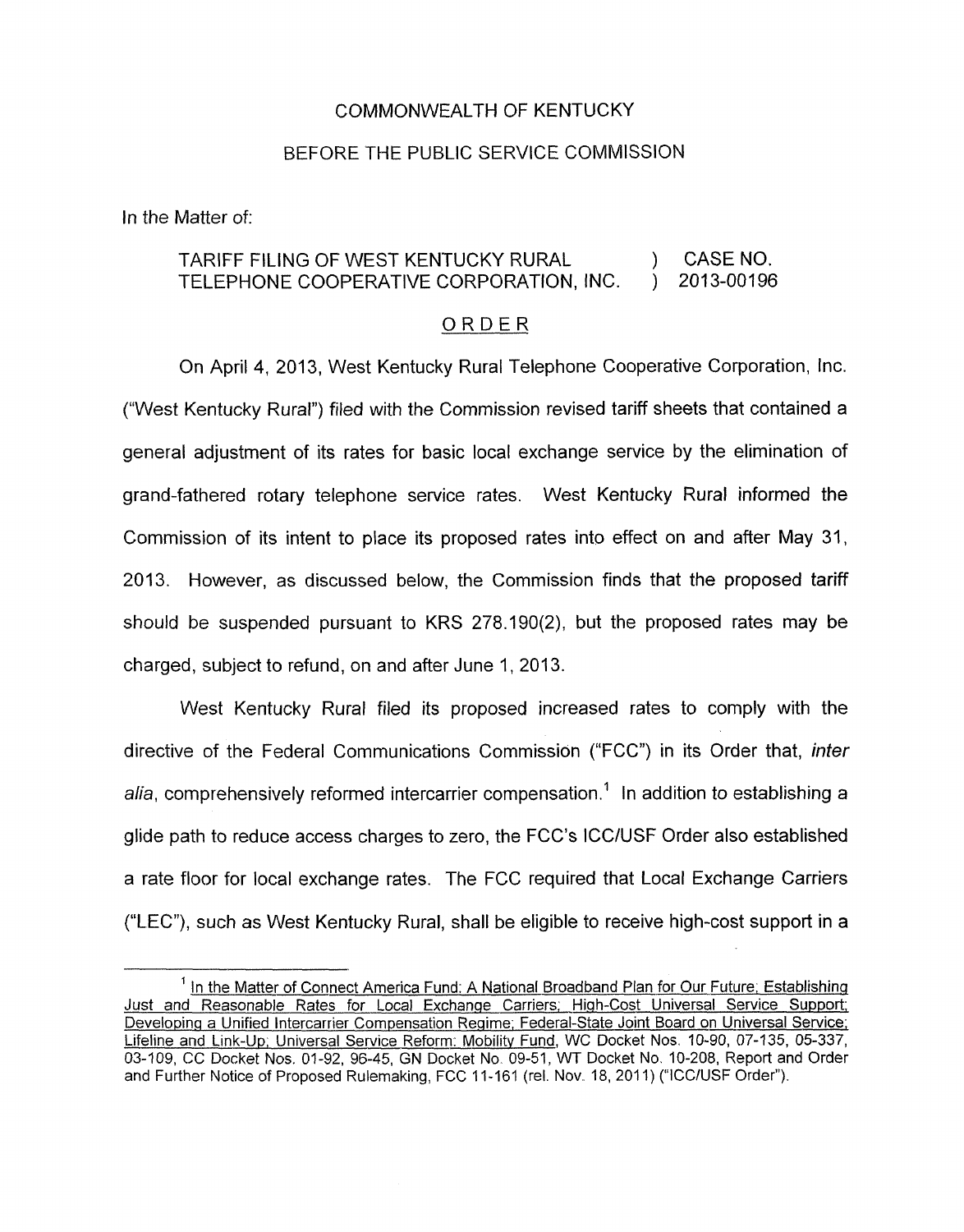study area if the rates for local exchange service are at or above the rate floor on June 1 of every subsequent year.<sup>2</sup> Failure to meet the rate floor will result in forfeiture of the high-cost support that the carrier would have otherwise received for that year.<sup>3</sup>

The Commission, in the past, has held that a general adjustment in rates cannot be made simply through a tariff filing.<sup>4</sup> A utility must file an application that complies with the filing requirements of 807 KAR 5:001, Section 16, which, *inter alia*, requires that certain financial information be filed with the Commission and notice be given to customers. West Kentucky Rural's tariff filing seeking to raise local exchange rates is a general adjustment in rates and, therefore, an application for a general adjustment in rates must be filed pursuant to 807 KAR 5:001, Section 16. West Kentucky Rural must comply with the requirements found in 807 KAR 5:001, Section 16. West Kentucky Rural's tariff filing does not comply with this regulation and cannot be put into effect on the proposed effective date.

The Commission is cognizant that West Kentucky Rural's ability to receive highcost loop support will be jeopardized if its rates for basic local exchange service are not at or above the \$14.00 rate floor mandated in the ICC/USF. Therefore, the Commission will only suspend the proposed rates for one day and allow them to go into effect on June 1, 2013, subject to refund. The Commission also acknowledges the mandatory and the time-sensitive nature of the FCC's rate floor, and that all *of* the information

<sup>47</sup> C.F.R. *5* 54.318 *Htgh-cost* support; *limitations on high-cost* support. *<sup>2</sup>*

ICC/USF Order *at 77* 133,238-240

<sup>&</sup>lt;sup>4</sup> See, Case No. 2004-00459, The Application of Louisville Gas and Electric Company for Approval of New Rate Tariffs Containing a Mechanism for the Pass-Through of MISO-Related Revenue and Costs Not Already Included in Existing Base Rates (Ky. PSC Apr. 15, 2004).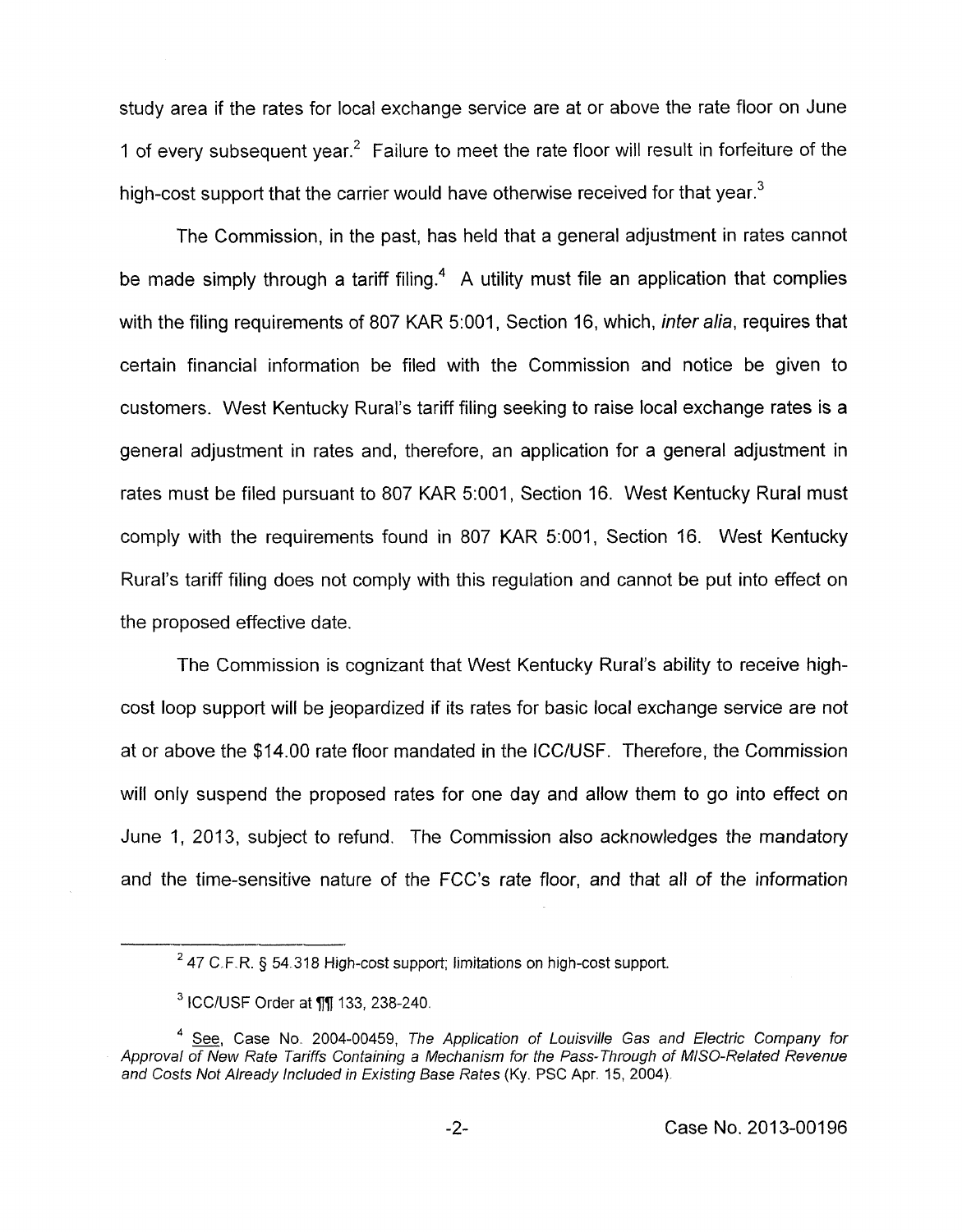specified in 807 KAR 5:001, Section 16, may not be necessary to support an increase in basic local exchange rates under these circumstances.

At the very least, the Commission will require that West Kentucky Rural file the information required in 807 KAR 5:001, Section  $16(1)(a)(1)$ ,  $(1)(b)(4)$ ,  $(1)(b)(6)$ ,  $(3)(b)(1)$ , **(4),** (6), (9)(a), (9)(d), (9)(f), (9)(h), and (IO). Except as required above, West Kentucky Rural may request a deviation, pursuant to 807 KAR 5:001, Section 16(15), from the other requirements of 807 KAR 5:001, Section 16.

Based on the foregoing, IT IS THEREFORE ORDERED that:

1. West Kentucky Rural's proposed rates for its basic local exchange service are suspended for one day from the effective date of May 31, 2013, and will be effective subject to refund on June 1, 2013.

2. Within ten days of the date of this Order, West Kentucky Rural shall file with the Commission an application to support its proposed tariff to increase rates for local exchange service. The application shall comply with 807 KAR 5:001, Section 16, except for any waivers that may be granted or requirements other than those specified in the findings above.

**3.** The application shall also contain:

a. The estimated annual revenue to be received from High-Cost Loop Support beginning July 1, 2013.

b. The estimated annual revenue to be lost due to adjustment of terminating access rates effective July 1, 2013.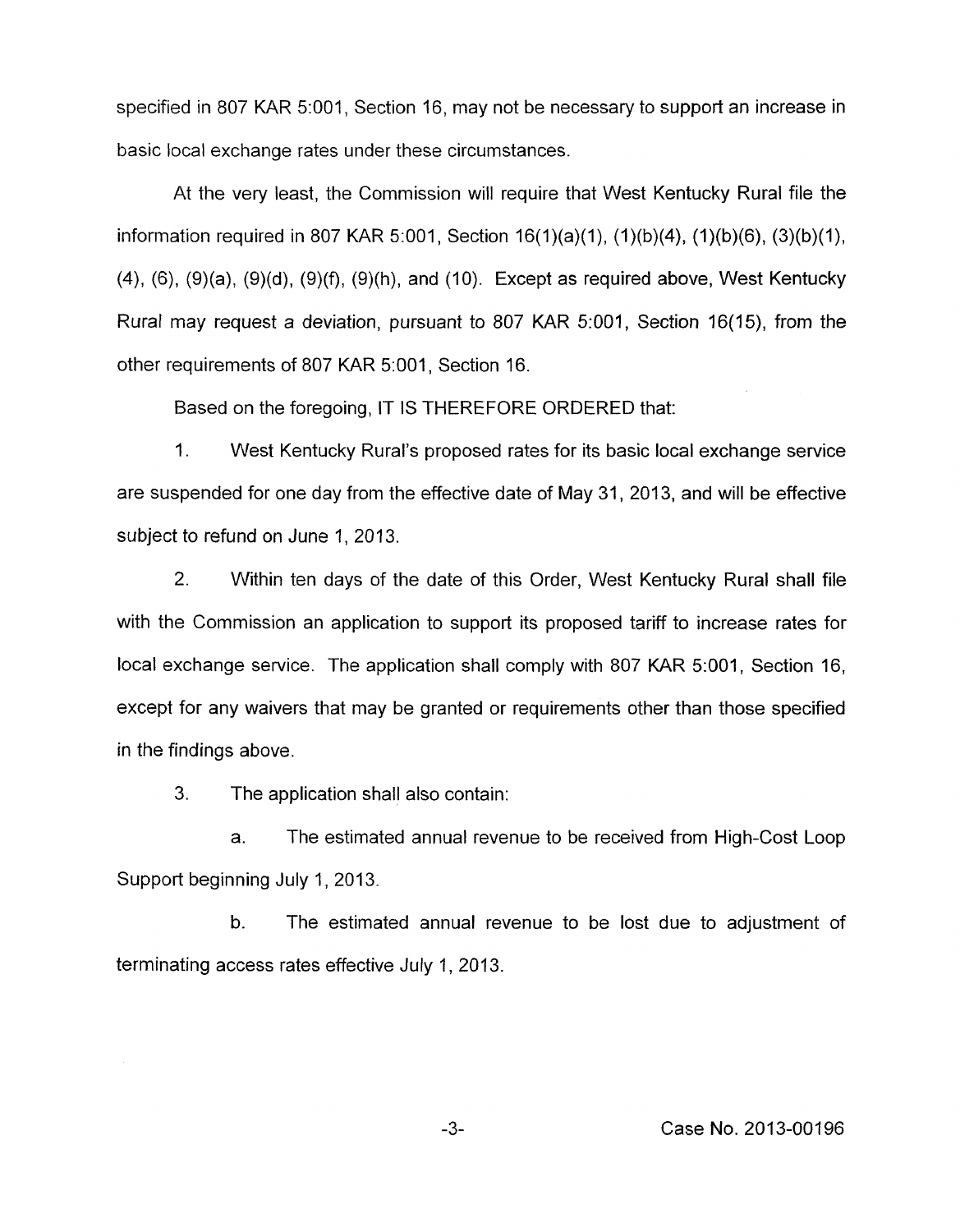c. The total estimated annual revenue (increase or decrease) to be generated by the tariff changes. Include a breakout for each service or category of service to show changes in revenue.

d. Historical and projected line counts and the effects of any line changes on the company.

e. Historical and projected federal universal service support and its effects on the company.

f. A narrative of any other circumstances that justify or support the proposed rate changes.

By the Commission

网 **ENTERED** MAY 2 9 2013 KENTUCKY PUBLIC<br>SERVICE COMMISSION

**ATTEST** Exectitive tilector

Case No. 2013-00196